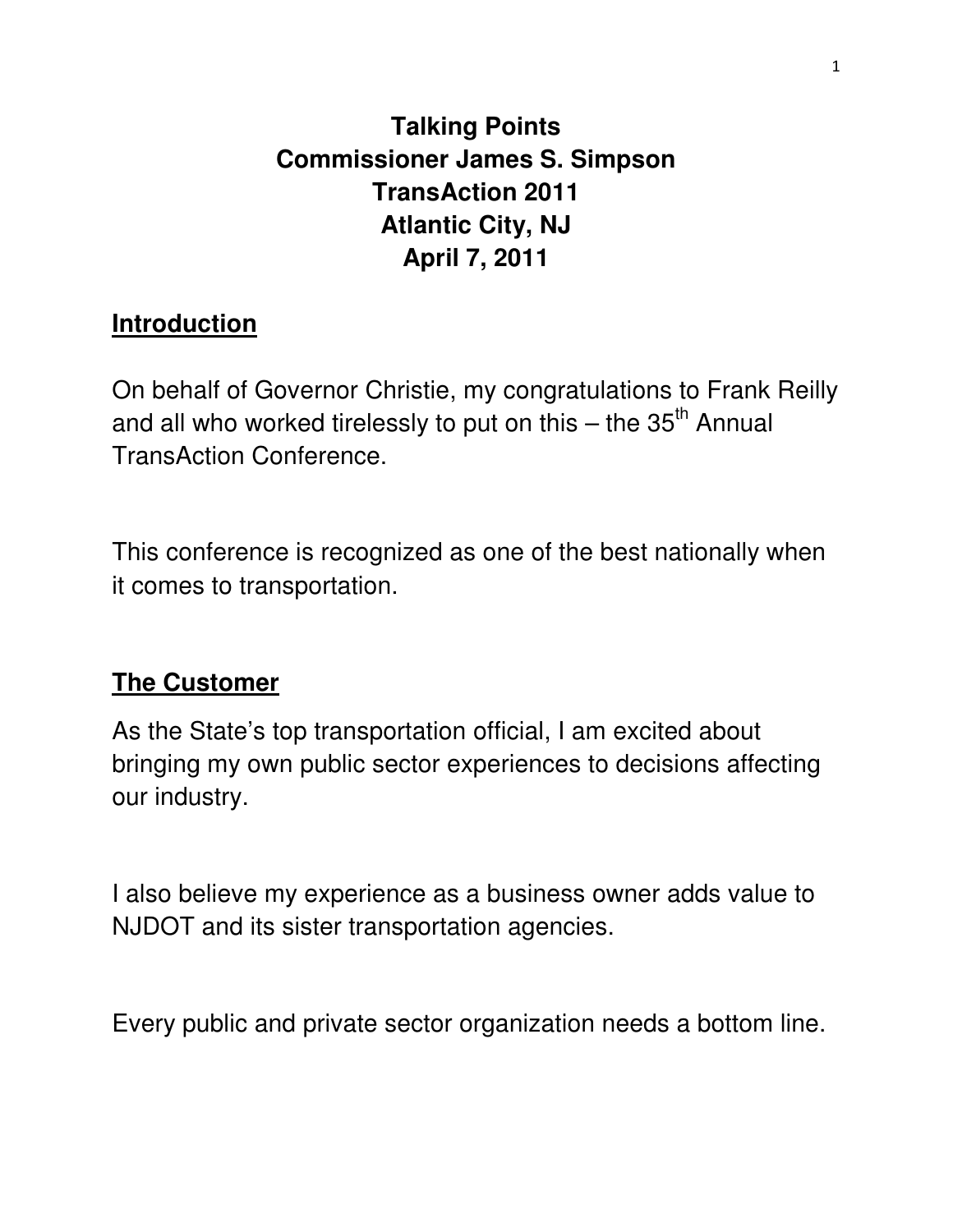For transportation, and in carrying out Governor Christie's vision for New Jersey, the bottom line is a safe, efficient, user-friendly, reliable, and cost-effective system.

Like a private business, we seek more customers – in other words: a bigger market share.

To succeed in this goal, we need to make sure that our transportation network is managed like successful, for-profit companies with sound business practices.

Transportation must deliver the most value for every dollar, we must cut inefficiency wherever possible!

And, we must embrace technology to improve performance.

Transportation needs effective leadership at all levels – and that leadership must constantly strive to increase productivity throughout the organization.

Achieving our transportation goals depends upon a commitment to what I call entrepreneurial government – creating hybrid organizations that draw upon the best practices of both the public and private sector.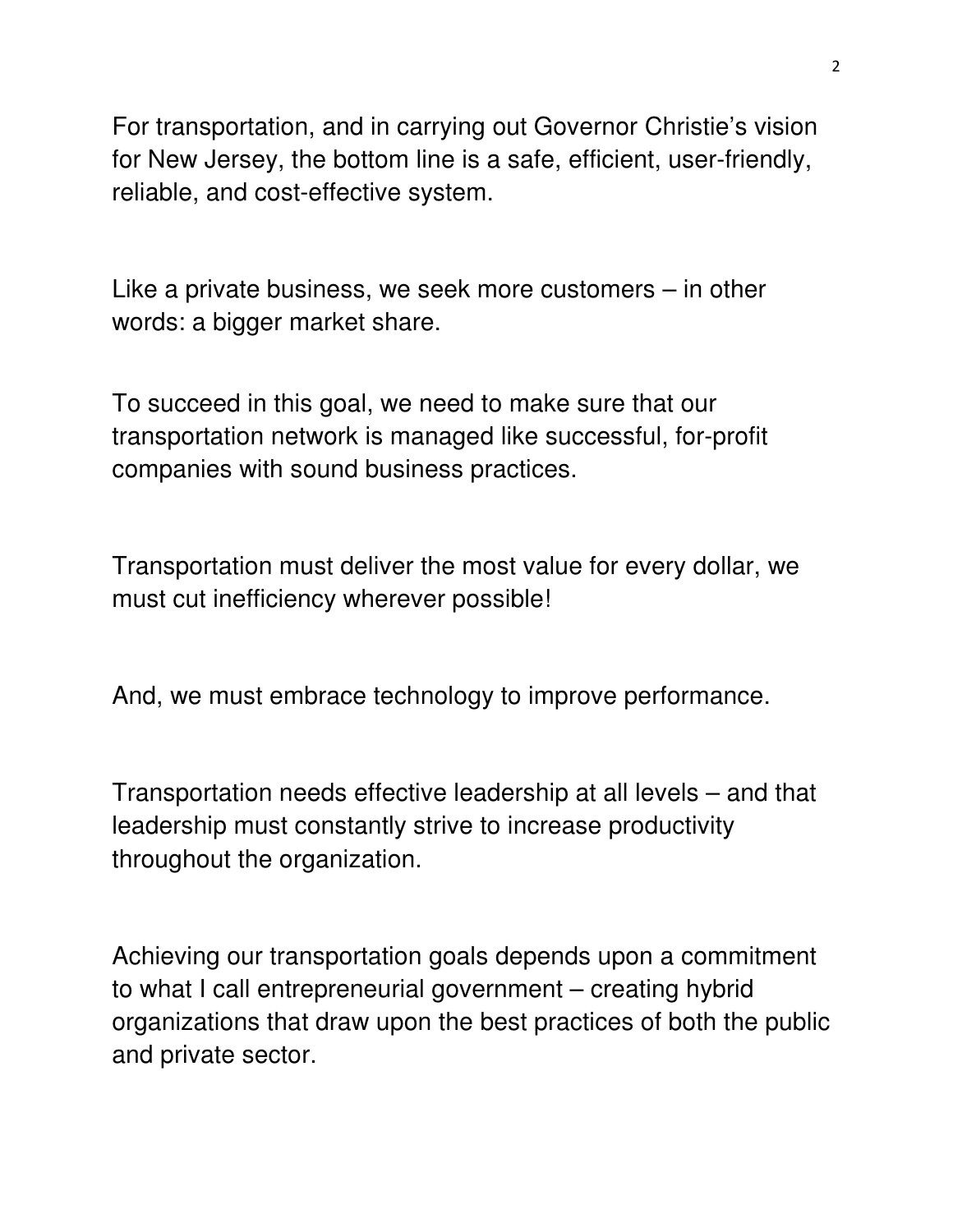Simply put, entrepreneurial government means placing the customer at the top of the hierarchy, and turning the organization upside down.

Here's how that should look:

At the top are the citizens of New Jersey and other users of our network – that could be the transit rider, the automobile user, the truck driver, the pilot, the bicyclist, the pedestrian.

Next in the hierarchy are all of our elected officials who represent the needs and interests of our citizens.

They are followed by the front line employee, suppliers to the industry (consultant and contractors, for instance), and at the bottom – supporting everyone above – is the NJDOT and its sister agencies.

**As the noted author, Peter Drucker once wrote: "Quality in a service is not what you put into it, it is what the customer gets out of it."**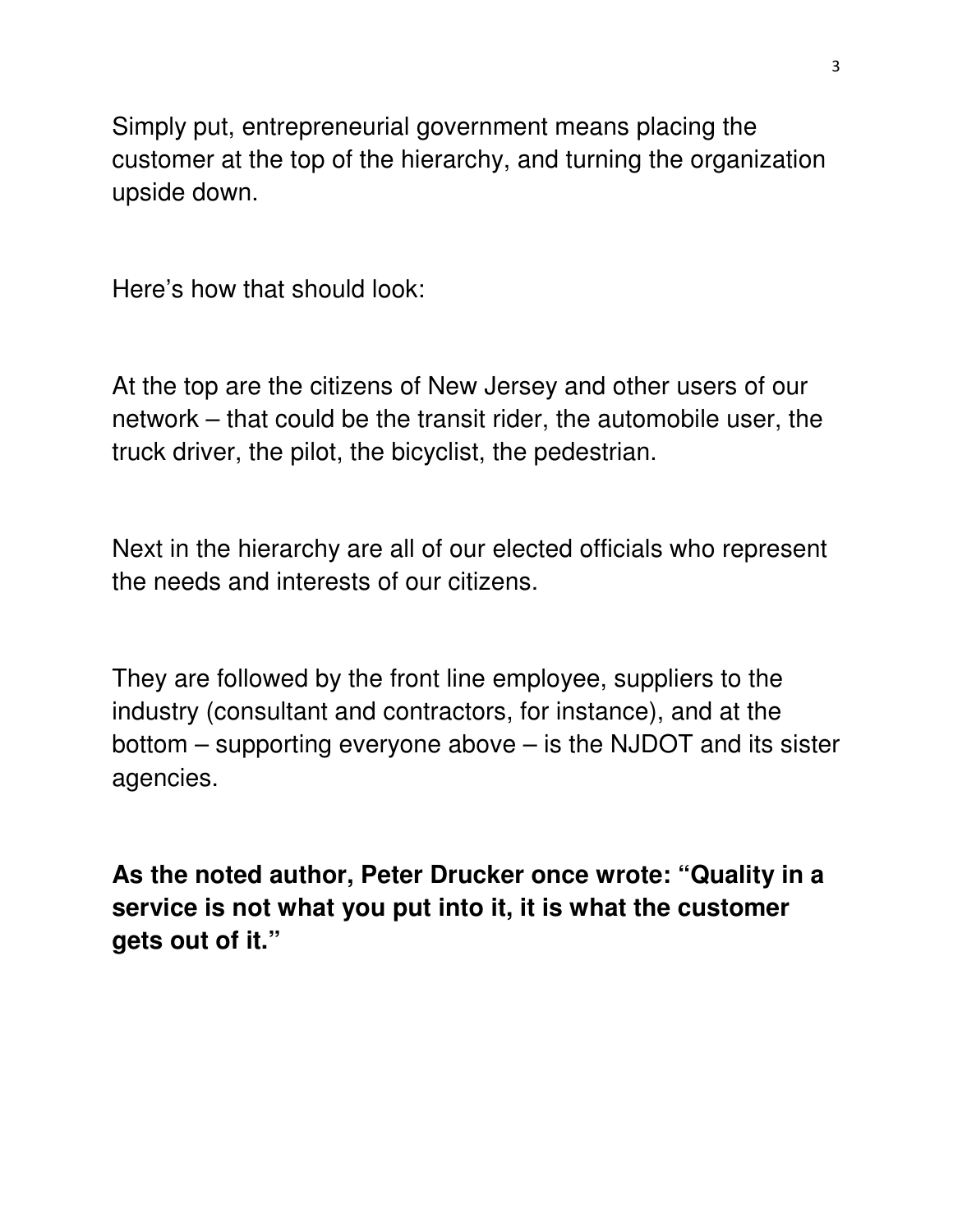Cleary, our mantra should be: a well-tuned philosophy of service. This is the holy grail of successful service providers, public or private.

Transportation agencies around the world that behave entrepreneurially are best able to survive.

Robert Cervero, a professor at UC Berkeley has written in his book The Transit Metropolis, that the strongest transit regions in the world have one thing in common: Adaptability, which is what he defines as a "calculated process of making change by investing, reinvesting, organizing, reorganizing, inventing and reinventing…."

"Adaptability is about self-survival in a world of limited resources, tightly stretched budgets, and ever changing cultural norms, lifestyle technologies and personal values." This is true for private firms and public agencies.

Change and adaption are essential to an organization's vitality and development.

In today's fast paced global market, there is no patience for business as usual. You have to think of it as business as NOT usual.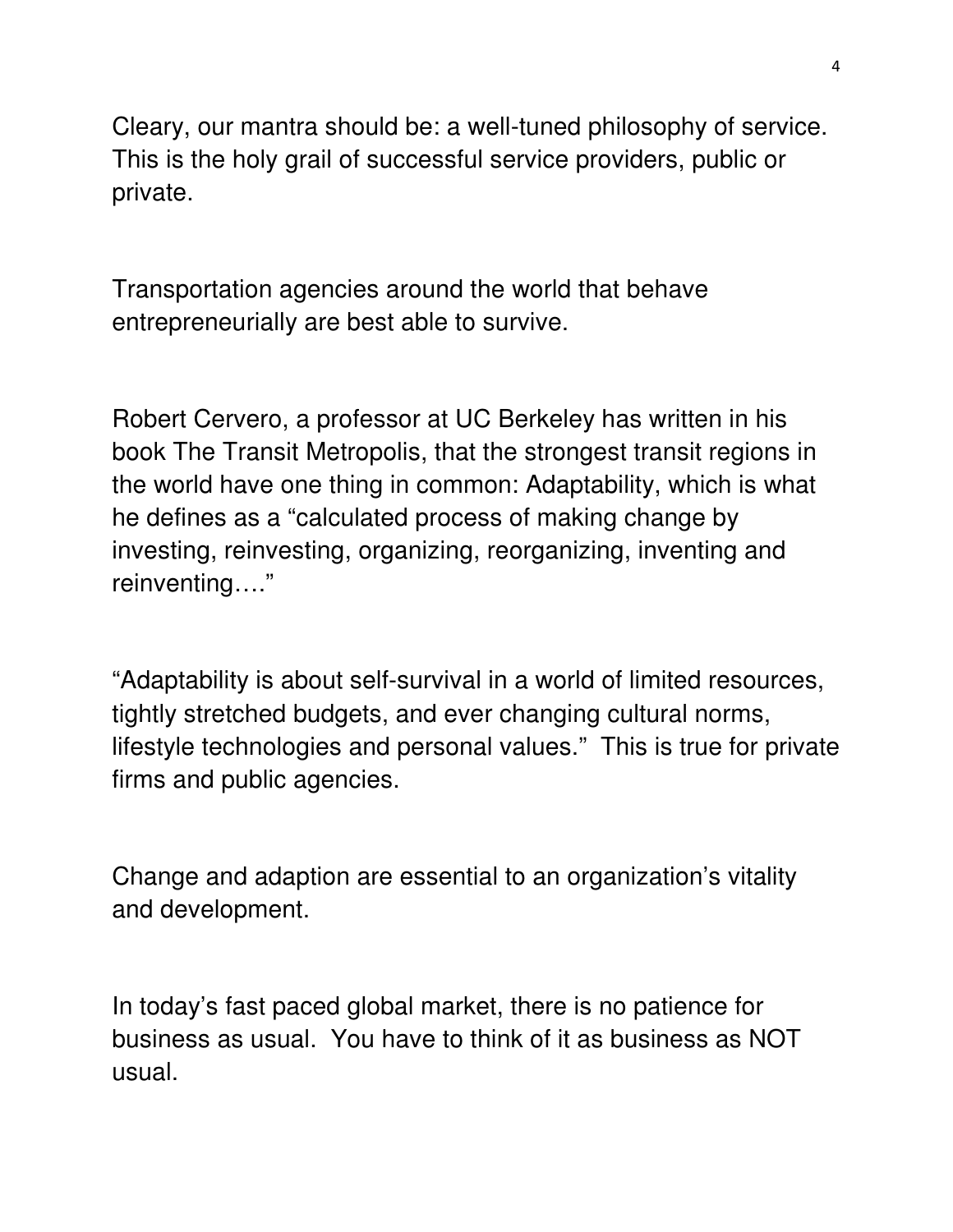Transportation agencies that adapt to changing times and create harmony between their service and the landscaped will thrive for decades.

I think we know this intuitively.

Reliable and accessible transportation is a prerequisite for a healthy economy and it also means meeting the basic, day to day mobility needs of everyone.

Entrepreneurial government also means being accountable. That accountability must apply to decisions made at every level of the industry.

At NJDOT, I have been calling senior management to be stewards of change, to look at the big picture, and to be proactive. A large part of transportation management is to see old problems in new ways, and ask different questions.

The transportation industry is also accountable to the bottom line, growing ridership or usage while delivering the most cost-effective and user friendly systems.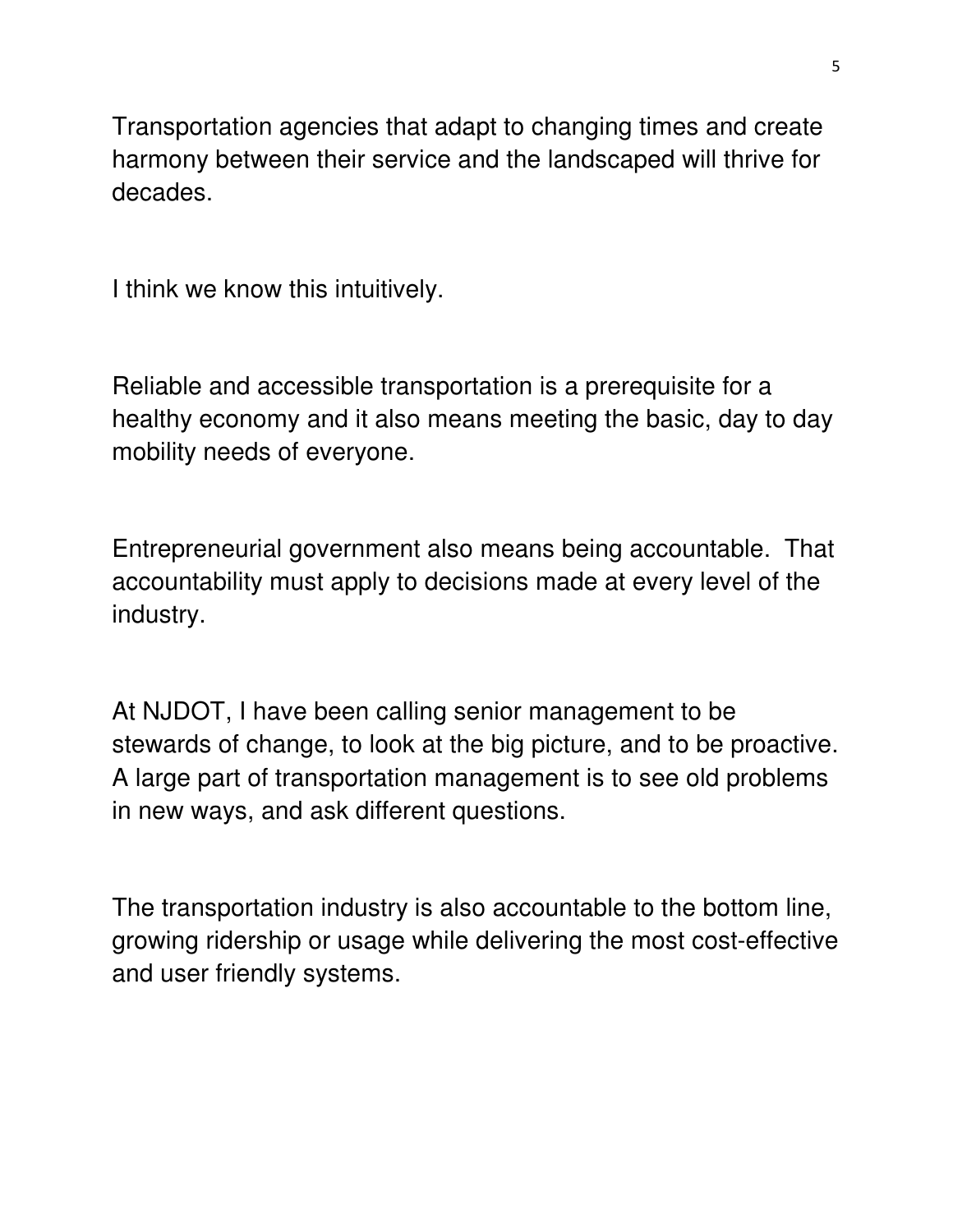We have to recognize success, and also pay attention to our costs – while all the time ensuring the safety and security of our customers and employees.

I take very seriously Governor Christie's directive that we strive for a citizen centered, results-oriented government where we monitor performance and seek to improve.

## **Accomplishments**

## 2010 – busy year**. (Old Army saying: the difficult we do immediately; the impossible takes a little longer).**

- **Realign ESP** Underway, will increase service to High Density/High Incident areas and will transfer some 25 staff to Maintenance & Operations and reduce program cost by \$6 million in federal funds that can be reprogrammed for infrastructure.
- **Streamlined and improved the project delivery process** to shorten project timelines and lower costs.
- **Construction Work Zone Safety** Working jointly with NJSP, DOT has reviewed our CWZ protocols with NJSP and anticipate a savings of  $$3 - $5$  million below the budget of \$12 million for FY 2010.
- **Park & Rides** DOT is working with NJT to transfer a number of Park & Ride facilities to NJT for privatization. This will remove DOT from having to maintain these facilities.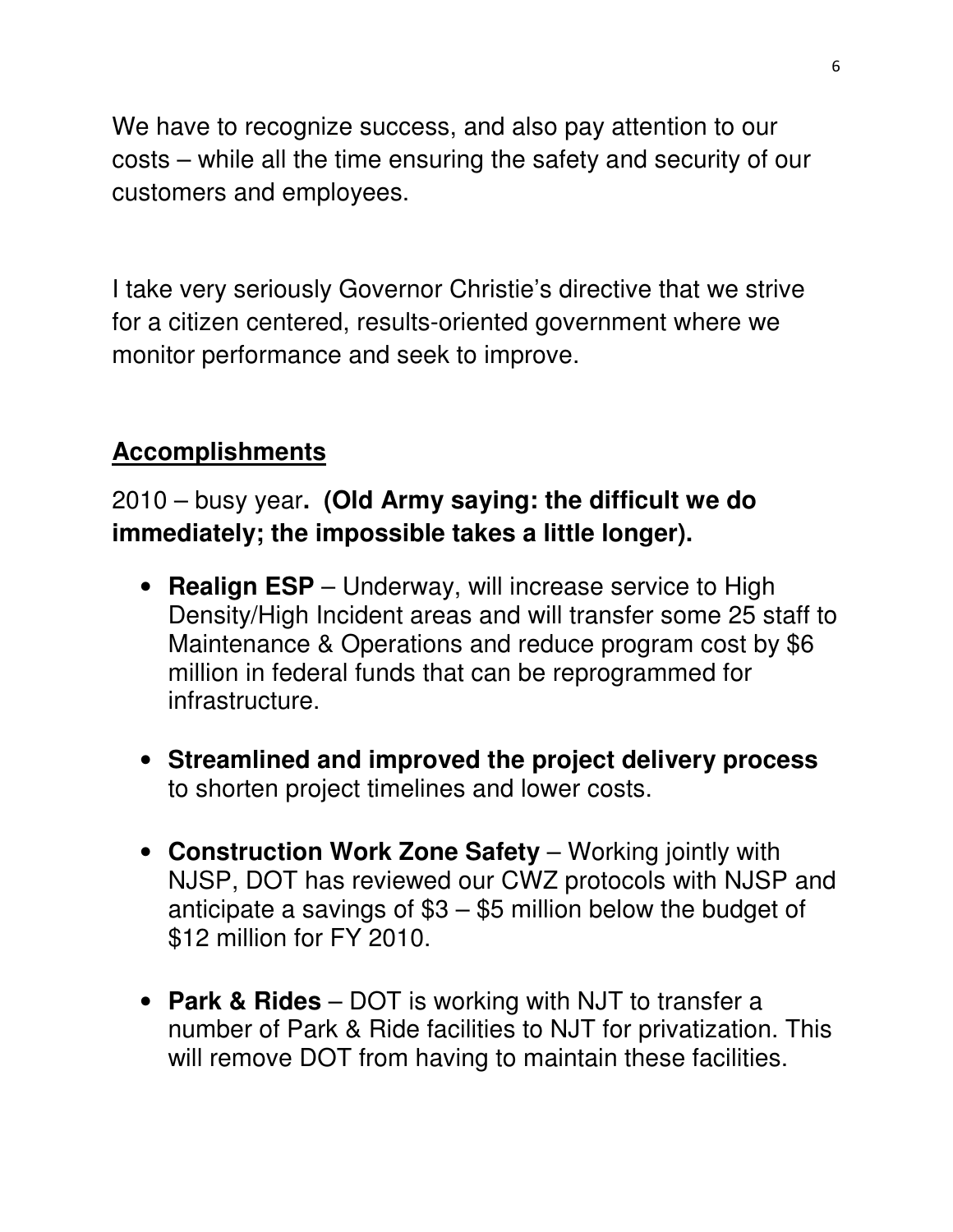- **Reduced Aeronautics Inspections** (ensuring compliance with FAA & State Regulations) without compromising quality at the 44 public use airports.
- **Revised the Multi-Modal Grant-making process** more accountability.
- **Initiated "Taking Things Off Our Plate"** in order to eliminate unnecessary work and redundancies. (50 recommendations).
- Initiated a fully integrated Transportation Situation Room at **STMC** to better coordinate emergency and snow response.
- Will be **adding GPS** ability this year to our trucks -- will know their locations in real time for deployment purposes.
- Added **real time communication** to stakeholders (such as legislators) during weather emergencies, and ramped up our media output in order to keep the public better informed.
- **Accounting** reduced the time it takes to process invoices from 52 days in 2008 to 34 days in 2011 (leveraged technology, plus process changes).
- Launched **Clean Up New Jersey** initiative 500 tons of litter picked up, and 51,000 square yards of graffiti removed.
- RFP forthcoming for **"fence to fence"** maintenance contract.
- **Data Warehouse** combining info in management systems (pavement, bridge, etc) in order to help us make better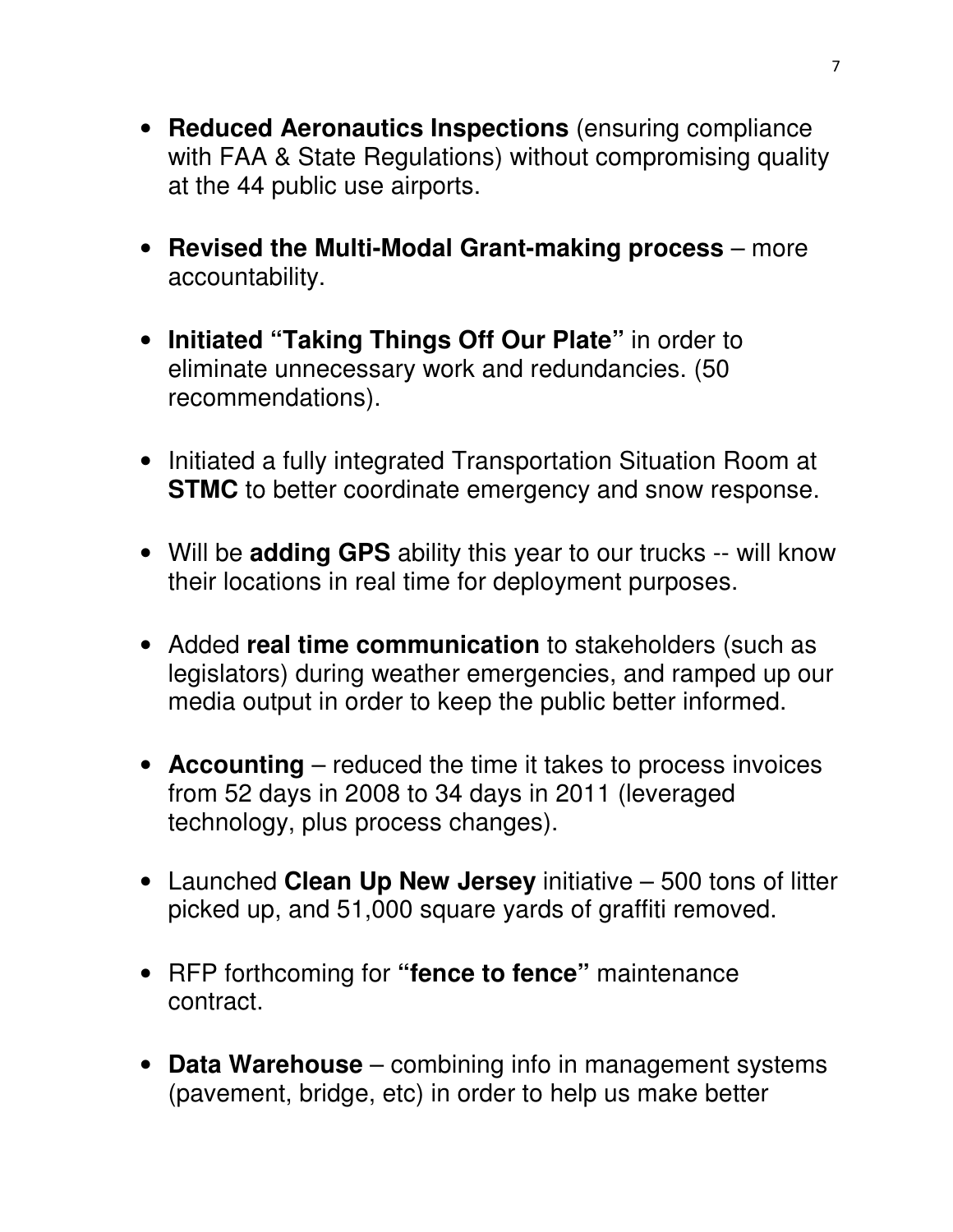decision on projects to advance (holistic approach with data).

#### **Turnpike Reforms**

**A lot of my focus since becoming Commissioner. Our biggest transportation asset.** 

**Turnpike exists for its employees and contractors.** 

- **One million vehicles a day on Parkway.**
- **655,000 vehicles on Turnpike.**
- 1. Outsourcing toll collectors; Rightsizing.
- 2. Reducing the Operating Costs.
- 3. Streamlining.
- 4. Procurement.
- 5. Sold \$1.85B in Build America Bonds in 2010, at significantly a lower cost than 2009. Also \$8-9 million in savings on administrative fees.
- 6. EZPASS contractual changes = \$39M in savings thru 2014.

## **SJTA**

At the SJTA, we have been aggressive with improvements at the Atlantic City Airport – a facility I consider to be a crown jewel of New Jersey.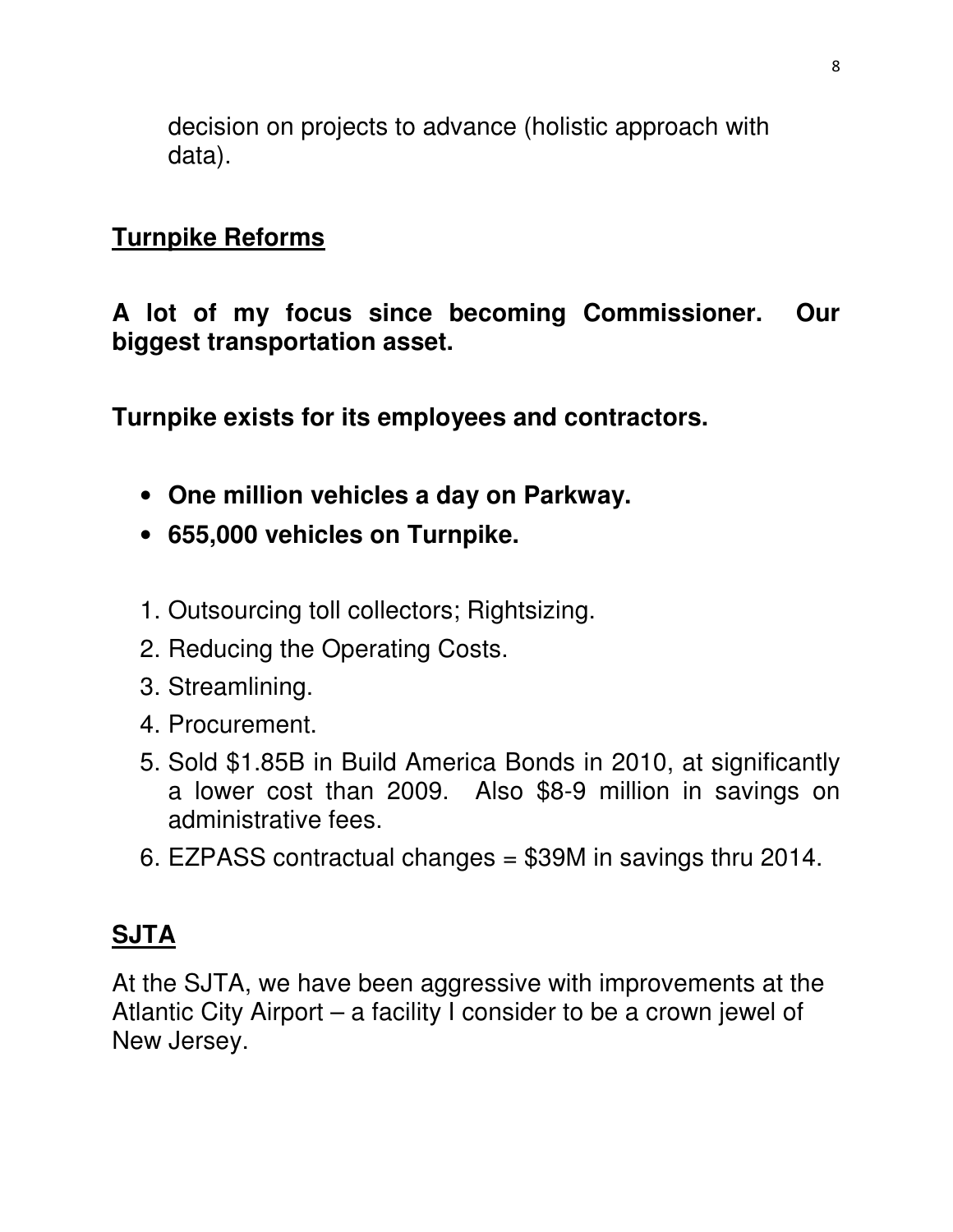This includes advancement of a project to provide a direct connection between the Expressway and the Airport, along with a terminal upgrade providing a Federal Inspection Services facility for the processing of international flights.

In 2010, we saw a 35 percent increase in total passenger counts at ACY.

Other Actions:

- Changed procurement of legal services process: \$278K per year.
- Eliminated of Cash in of unused sick and vac time for non union employees: \$243K per year.

## **Federal Transportation Reauthorization**

- Briefly -- \$550 billion program.
- But no funding sources.
- Need good decision-making Orlando-Tampa HSR was not well-thought out.
- Instead of put money toward improving rail service where it makes the most sense – the NEC for instance – the Obama Administration sprinkled money on 54 projects in 23 states.